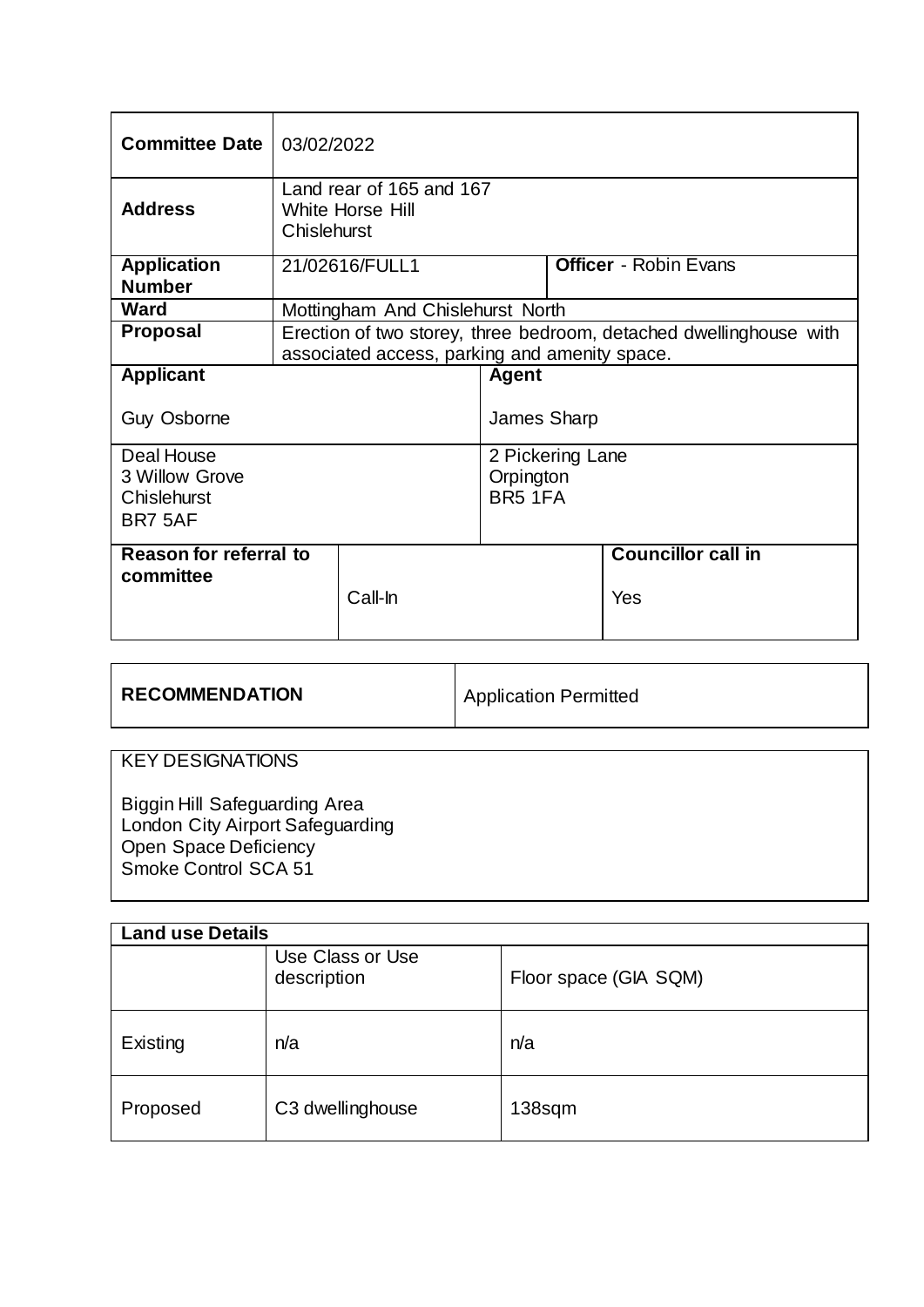#### **Residential Use – See Affordable housing section for full breakdown including habitable rooms**

| <b>HUNILUMIY I VUIIIJ</b>        |                             |                |              |        |                       |
|----------------------------------|-----------------------------|----------------|--------------|--------|-----------------------|
|                                  | Number of bedrooms per unit |                |              |        |                       |
|                                  | $\mathbf 1$                 | $\overline{2}$ | 3            | 4 Plus | Total/Payment in lieu |
| <b>Market</b>                    |                             |                | $\mathbf 1$  |        | n/a                   |
| Affordable (shared<br>ownership) |                             |                |              |        |                       |
| Affordable (social<br>rent)      |                             |                |              |        |                       |
| Total                            |                             |                | $\mathbf{1}$ |        | n/a                   |

| Vehicle parking     | Existing number<br>of spaces | Total proposed<br>including spaces<br>retained | Difference in spaces<br>$(+ or -)$ |
|---------------------|------------------------------|------------------------------------------------|------------------------------------|
| Standard car spaces | n/a                          |                                                | $+1$                               |
| Disabled car spaces | n/a                          |                                                |                                    |
| Cycle               | n/a                          |                                                |                                    |

| <b>Electric car charging points</b> | Percentage or number out of total spaces |  |  |
|-------------------------------------|------------------------------------------|--|--|
|                                     | 100%                                     |  |  |

| <b>Representation</b>     | Neighbour letters sent 30.6.21                                     |    |  |
|---------------------------|--------------------------------------------------------------------|----|--|
| summary                   | Newspaper advert published 14.7.21<br>Site notice displayed 2.9.21 |    |  |
| Total number of responses |                                                                    | 15 |  |
| Number in support         |                                                                    |    |  |
| Number of objections      |                                                                    | 12 |  |

## **UPDATE**

This application was originally heard at the meeting of the Plans Sub Committee No. 3 on 6<sup>th</sup> January 2022. Having considered the report Members resolved to grant planning permission subject to the recommended conditions.

Following the meeting (and prior to any formal decision being issued) it was brought to the Council's attention that there was an error in the original report, namely that the figures provided for the number of support and objection comments in the representations summary had been transposed. The original report has been updated and the correct figures are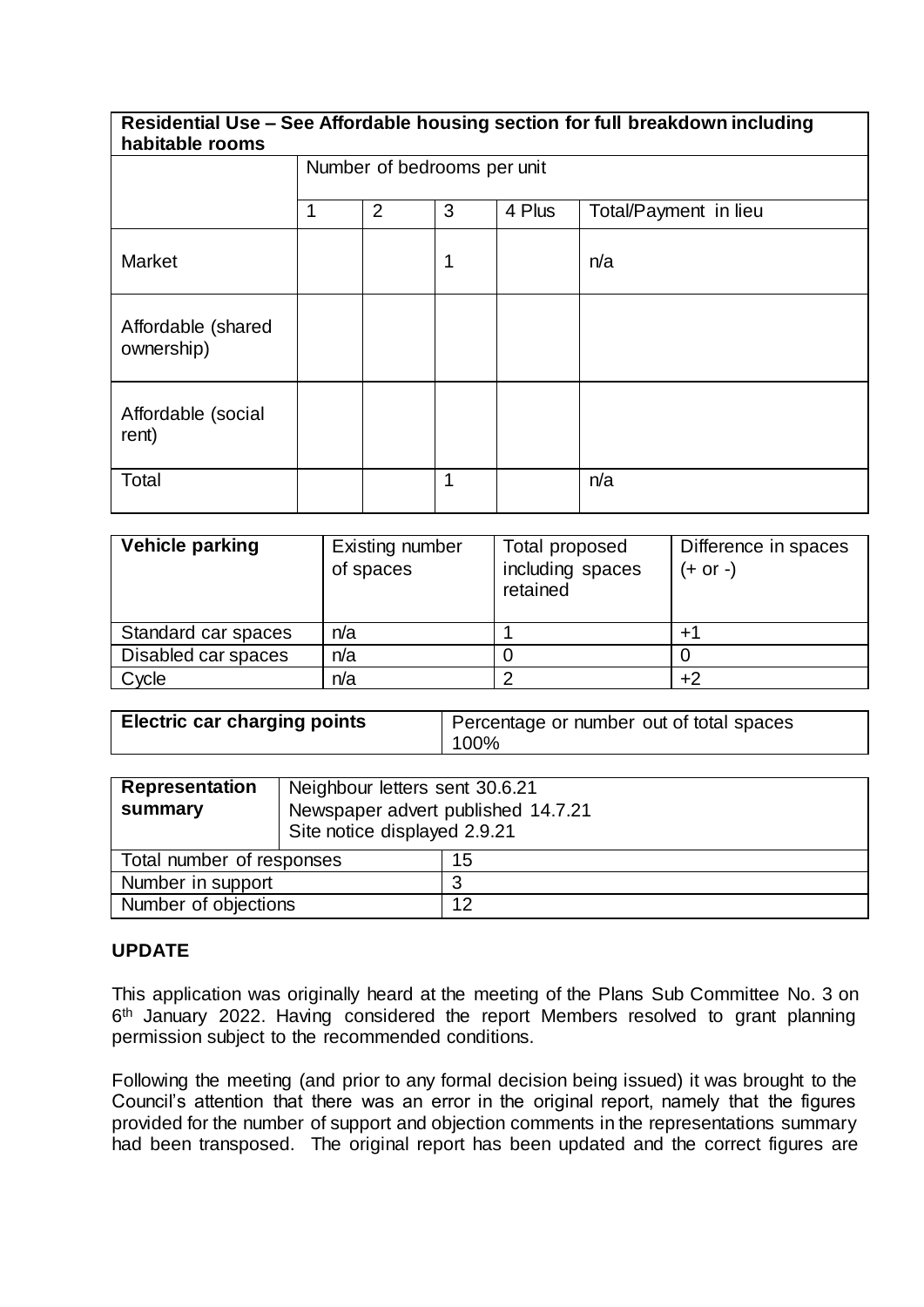provided in the summary table above. In addition, the original report incorrectly referred to the Petts Wood ASRC in the conclusion (paragraph 9.1) and this has also been corrected.

The application is therefore reported back to members for consideration in light of the updated report.

### **1. SUMMARY OF KEY REASONS FOR RECOMMENDATION**

- The development would not impact detrimentally on the character of the area,
- The development would not have a significantly harmful impact on the amenities of neighbouring residents
- The development would not have harmful highway impacts.

### **2. LOCATION**

2.1 The application site is a parcel of land located on the southern side of Cranmore Road measuring approximately 0.033ha, formerly the rear gardens of Nos. 165 and 167 White Horse Hill, Chislehurst. The land slopes downwards to the north and west with the contour of the hillside. The land is in an unkempt condition. The area is residential in nature characterised mostly by semidetached and terraced two storey post-war dwellings set in consistently sized and shaped plots, albeit relatively compact in size and with numerical densities ranging from approximately 20-26u/ha in the immediate vicinity of the application site. the application site is not listed and does not lie within a Conservation Area or an Area of Special Residential Character.



EXISTING LOCATION PLAN 1:1250

Fig 1. Site location plan.

## **3. PROPOSAL**

3.1 Planning permission is sought for erection of two storey, three bedroom, detached dwellinghouse with associated access, parking and amenity space.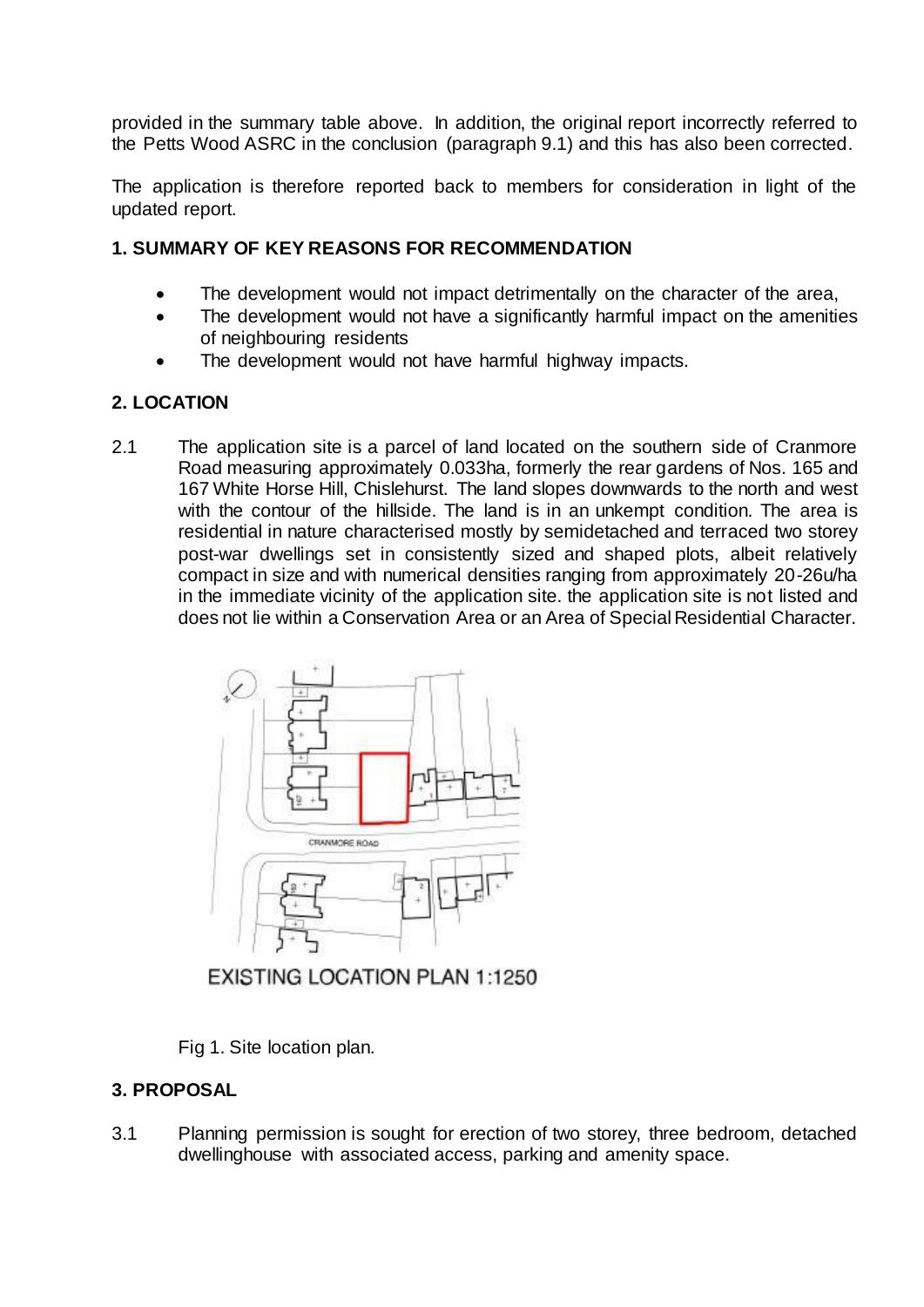- 3.2 The application is supported by the following documents:
	- Application form,
	- Application drawings,
	- Design and Access Statement,
	- Planning Statement,



CRANMORE ROAD



Fig 2 Proposed block plan.

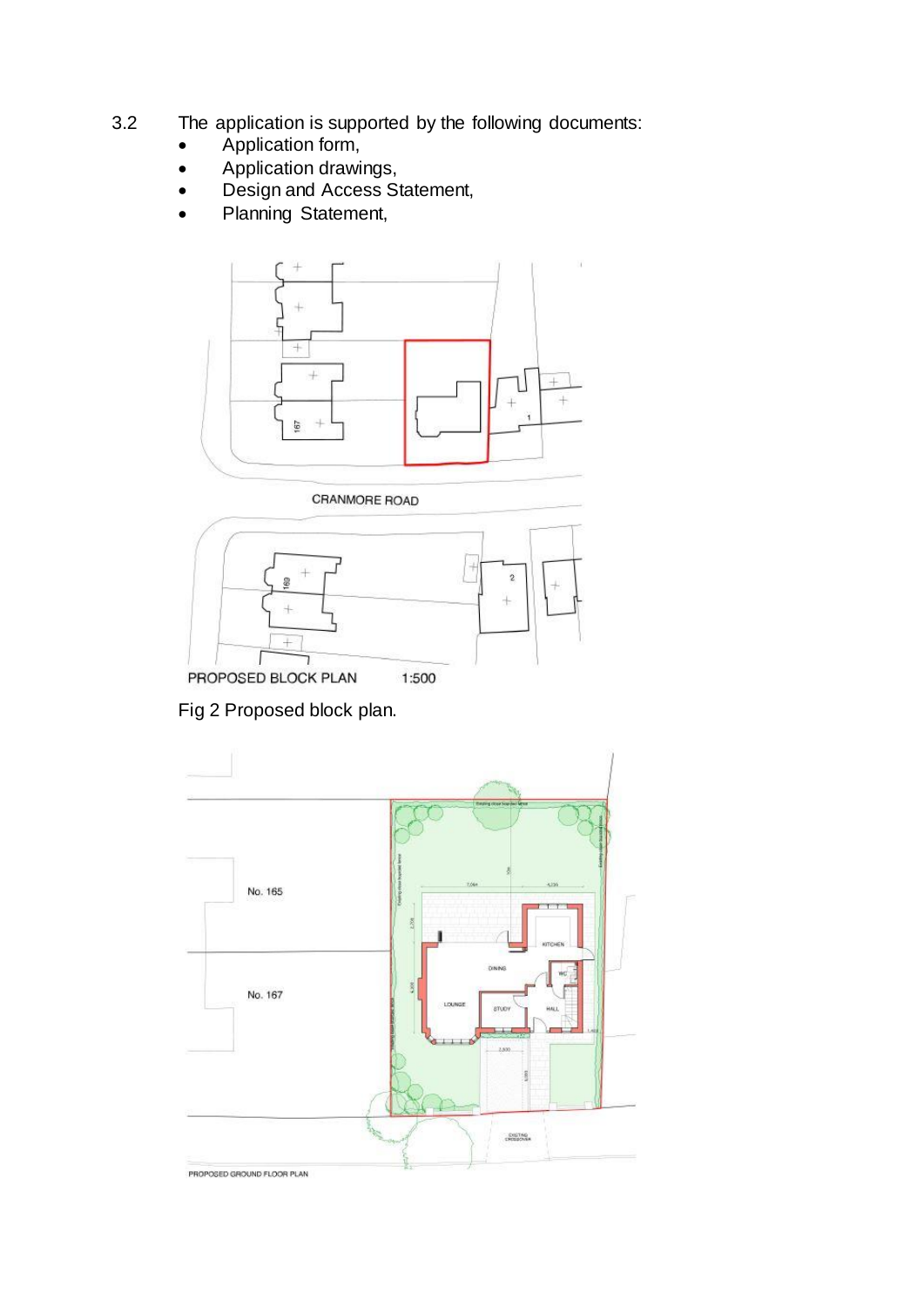Fig 3 Proposed site layout and ground floor plan.



Fig 4 Proposed First floor plan.



Fig 5 Proposed front elevation and street scene.



Photograph 1 application site from Cranmore Road.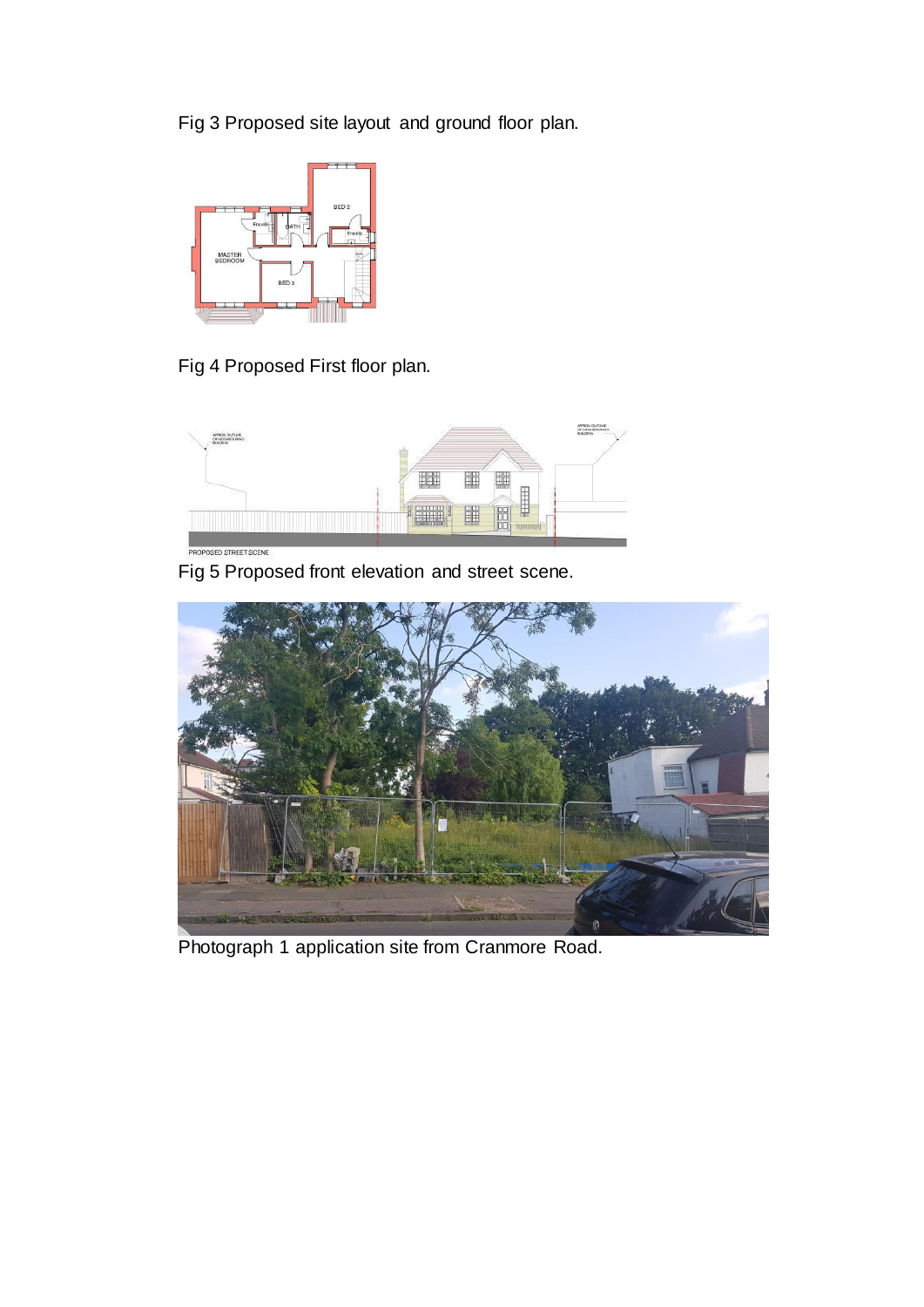

Aerial photograph 1

## **4. RELEVANT PLANNING HISTORY**

- 4.1 The relevant planning history relating to the application site is summarised as follows:
- 4.1.1 98/01864/FUL Two storey four bedroom detached house with integral garage was refused on 19.08.1998 for the following reason:
	- 1. The proposed severance of an area of existing rear gardens to form a new building plot would be contrary to Policies H.2 and E.1 of the Unitary Development Plan and would result in a cramped overdevelopment of the site, out of character in the locality.
- 4.1.2 12/00090/FULL1 Erection of two storey detached 3 bedroom dwelling was refused on 02.03.2012 for the following reason:
	- 1. The proposed severance of existing rear gardens to form a new building plot would result in a cramped overdevelopment of the site, out of character in the locality, and contrary to Policies BE1 and H7 of the Unitary Development Plan and Planning Policy Statement 3 – "Housing".

### **5. CONSULTATION SUMMARY**

## **A) Statutory**

5.1 Highway Department: The application site has a low PTAL 2 rating (on a scale where 0 has the least and 6b has the best access to public transport services) indicating that the site and the proposed development would more reliant upon private transport such as the car and bicycle than on public transport. The proposed dwelling would use an existing vehicle access onto the Cranmore Road and would be provided with 1 parking spaces in accordance with the London Plan. Nos. 165 and 167 White Horse Hill both have parking spaces on their frontages and as such the proposed dwelling would not deprive them of existing parking spaces on Cranmore Road. No objection subject to recommended conditions.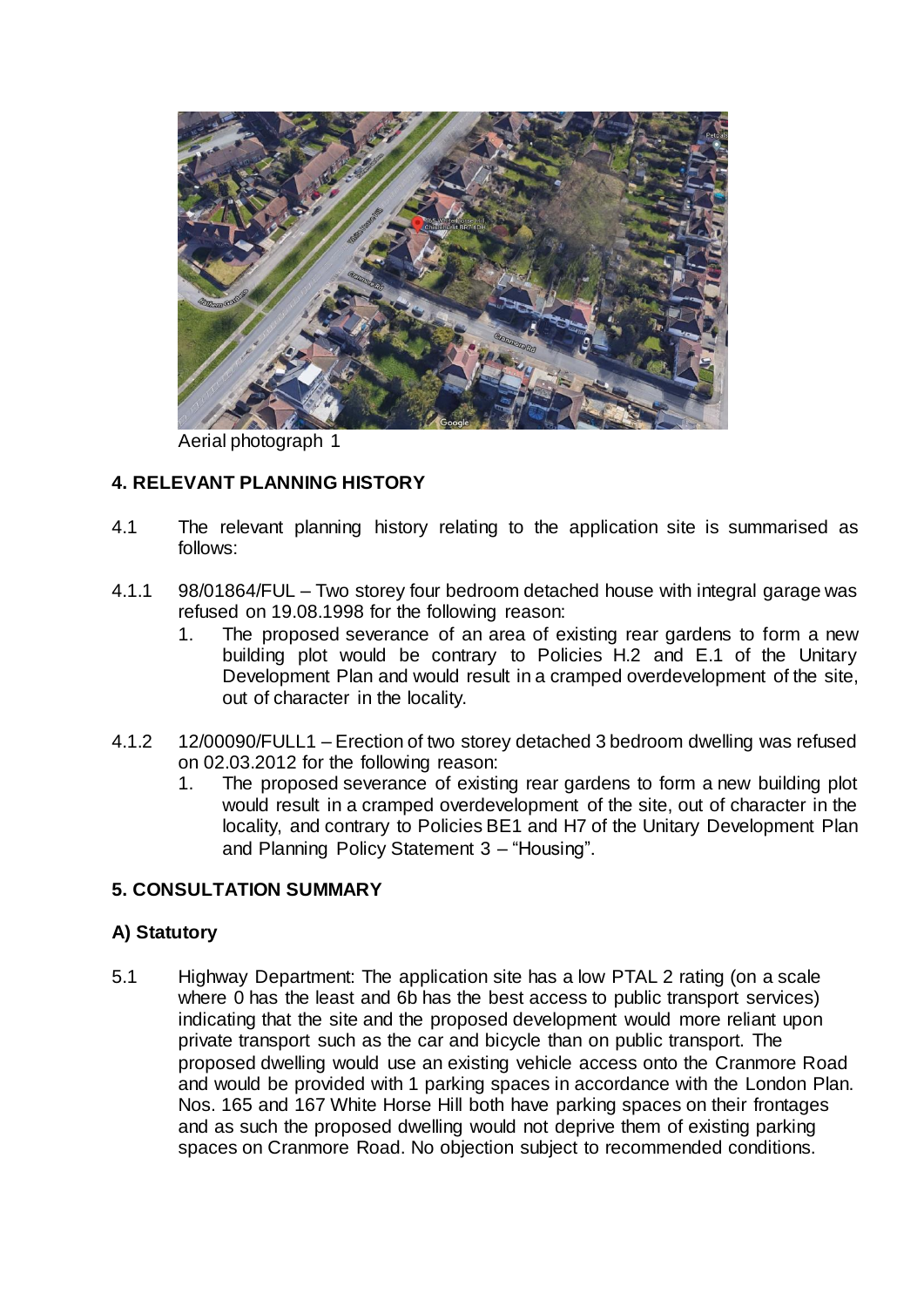## **B) Local Groups**

n/a

## **C) Adjoining Occupiers**

- 5.2 Objection
- 5.2.1 General
	- similar/previous planning applications have been refused, indicating the development is unacceptable,
	- development would set a precedent,
	- plot was the garden of No. 167 White Horse Hill and was intended for a granny annexe,
	- other permissions/granny annexes in the area increases number of residents in the area,
	- only for profit with no benefit to the local area,
- 5.2.2 Housing matters
	- plot too small and lack of amenity space for future occupants,
	- no significant benefit to the housing supply,
- 5.2.3 Design and landscaping
	- overdevelopment of plot,
	- cramped appearance out of keeping with generally spacious area,
	- inappropriate backland/garden land development,
	- new design out of keeping with traditional character of its surroundings,
	- proposal would remove existing trees,
- 5.2.4 Neighbouring amenities
	- overbearing to neighbouring outlook and views,
	- overlooking to neighbouring privacy,
	- building and landscaping overshadowing neighbouring properties and gardens,
	- would prevent access to side of No. 1 Cranmore Road for future extensions or maintenance,
	- larger houses and gardens should be encouraged due to need for amenity and working from home space in the pandemic,
	- noise and disturbance to neighbours,
	- additional vehicles and air pollution to neighbours,
- 5.2.5 Highways and parking
	- busy road used as a shortcut with speeding vehicles and highway accidents,
	- insufficient on-site parking/garage space and visitor parking would increase on-street parking,
	- development would exacerbate traffic and parking congestion, impede emergency vehicle access, and harm highway safety,
	- construction process would cause traffic congestion,
	- parking restriction signage is unclear causing parking fines,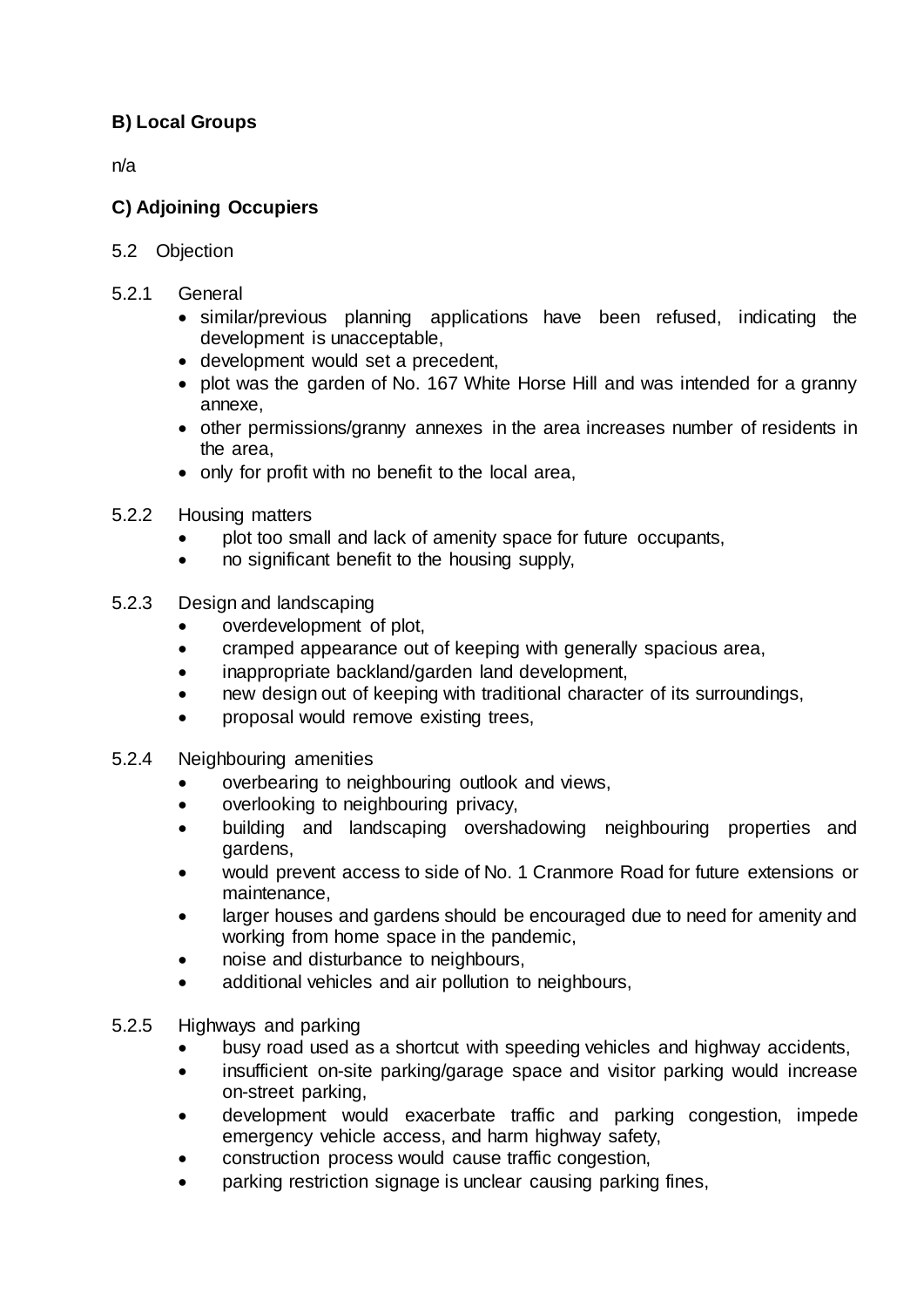### 5.2.6 Other

- further impact on Thames Water services and pipe leaks,
- would exacerbate existing impact on ground conditions/stability of neighbouring properties and affect their property values,
- increased surface water run-off affecting the water table and flooding,
- impact/strain on resources,
- area is subject to fly-tipping and site has been left to decay in order to improve chances of planning permission.

### 5.3 Support

- 5.3.1 General
	- General support for the proposal,
	- would utilise a disused/derelict under used site,
	- the proposal would comprise sustainable development,
	- an appeal could not be defended,
- 5.3.2 Housing matters
	- small windfall sites increase housing supply and contribute towards alleviating housing demand,
- 5.3.3 Design and landscaping
	- the site is not "backland"
	- there would be adequate separation,
	- design would be in keeping with the street scene,

## **6. POLICIES AND GUIDANCE**

- 6.1 National Policy Framework 2019
- 6.2 NPPG
- 6.3 The London Plan 2021
	- GG2 Making the best use of land
	- D3 Optimising site capacity through the design-led approach
	- D4 Delivering good design
	- D5 Inclusive design
	- D7 Accessible housing
	- D11 Safety, security and resilience to emergency,
	- H1 Increasing housing supply
	- H2 Small sites,
	- G5 Urban Greening
	- G6 Biodiversity and access to nature
	- G7 Trees and woodlands
	- SI1 Improving air quality
	- SI12 Flood risk management
	- SI13 Sustainable drainage
	- T1 Strategic approach to transport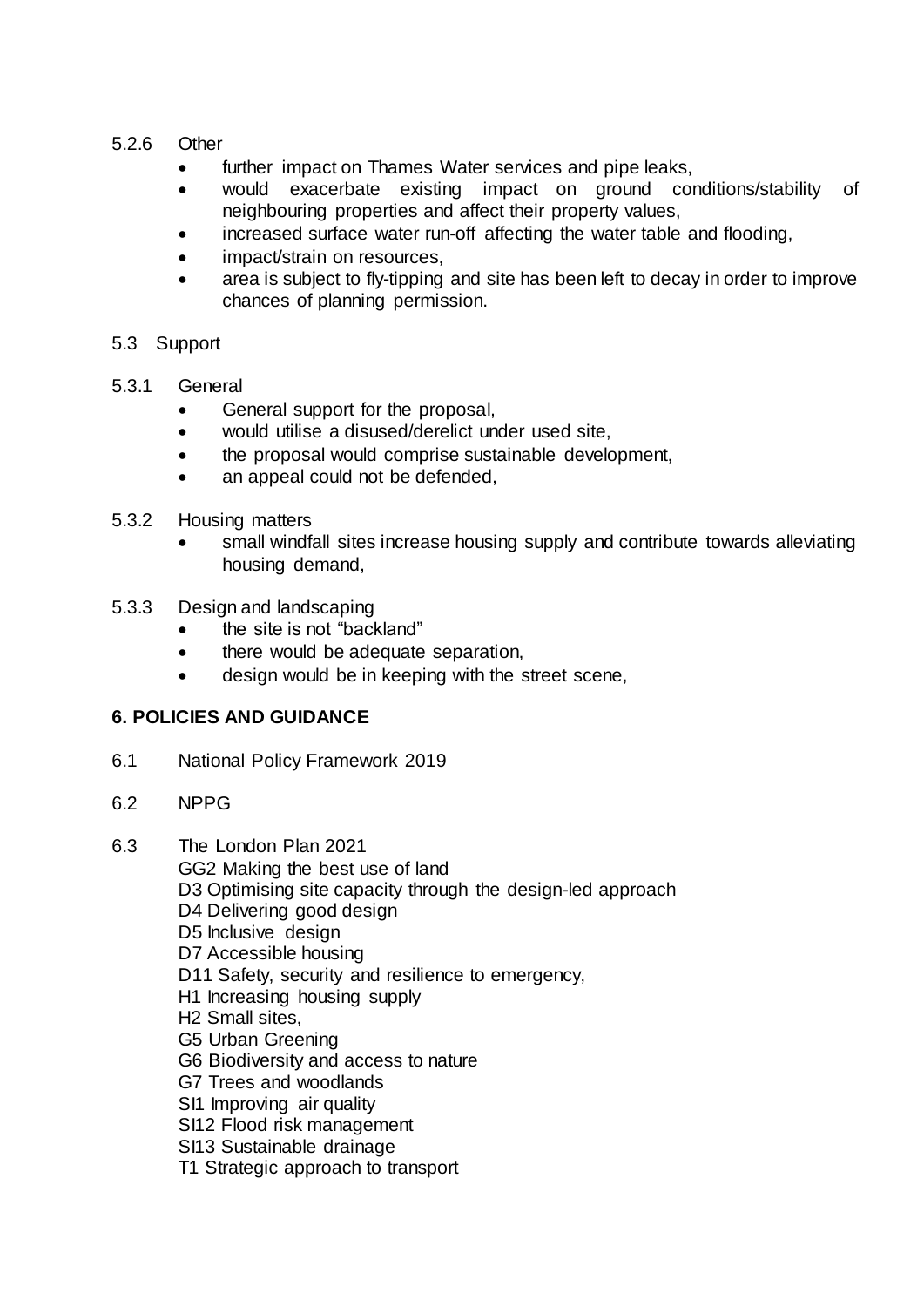T5 Cycling T6 Car parking T6.1 Residential parking

6.4 Bromley Local Plan 2019 1 Housing Supply 4 Housing Design 8 Side Space 30 Parking 32 Road Safety 37 General Design of Development 113 Waste Management in New Development 116 Sustainable Urban Drainage Systems 120 Air Quality 123 Sustainable Design and Construction 124 Carbon reduction, decentralised energy networks and renewable energy 125 Delivery and Implementation of the Local Plan

## **6.5 Supplementary Planning Guidance**

Providing for Children and Young People's Play and Informal Recreation (2012) Accessible London: Achieving an Inclusive Environment (2014) Sustainable Design and Construction (2014) Shaping Neighbourhoods: Character and Context (2014) Housing (March 2016) Control of Dust and Emissions During Construction and Demolition (2014) Housing (2016) Homes for Londoners – Affordable Housing and Viability (2017) Planning Obligations (2010) and subsequent addendums SPG1 General Design Principles SPG 2 Residential Design Guidance

## **7. ASSESSMENT**

### **7.1 Resubmission**

- 7.1.1 As mentioned, the current scheme follows on from the previous application and 12/00090/FULL1 and compares/differs in the following ways:
	- Dwelling positioning/layout and design would be handed and positioned closer to the southern side flank boundary with No. 1 Cranmore Road,
- 7.1.2 The current proposal is therefore materially different from the previously proposed scheme and it will be assessed on its own merits. The current proposal is also assessed in relation to the current Development Plan including a new London Plan 2021 and Bromley Local Plan 2019, and a new NPPF 2021, compared with the previous scheme(s).

### **7.2 Principle and location of development – acceptable**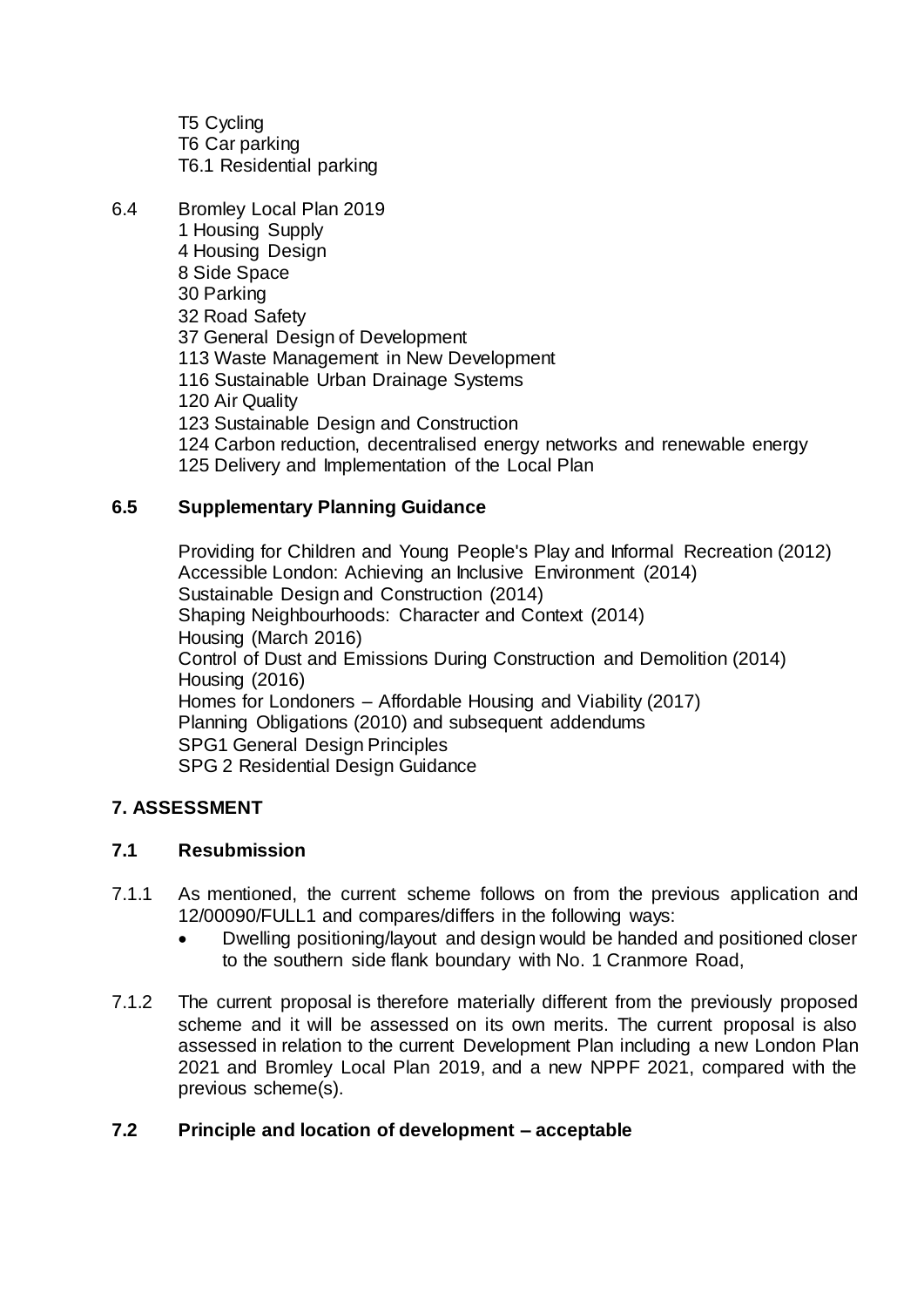- 7.2.1 Housing is a priority use for all London Boroughs. London Plan Policies H1, H2, H10, D3, D4 and D7 generally encourage the provision of redevelopment in previously developed residential areas provided that it is designed to complement the character of surrounding developments, the design and layout make suitable residential accommodation, and it provides for garden and amenity space.
- 7.2.2 NPPF paragraph 53 also encourages the effective use of land by reusing land that has been previously developed (brownfield land) and excludes gardens from the definition of previously developed land.
- 7.2.3 Policy 4 of the Local Plan advises that new housing developments will be expected to meet all of the following criteria in respect of; density; a mix of housing types and sizes, or provides house types to address a local shortage; the site layout, buildings and space about buildings are designed to a high quality and recognise as well as complement the qualities of the surrounding areas; off street parking is provided; the layout is designed to give priority to pedestrians and cyclists over the movement and parking of vehicles; and security and crime prevention measures are included in the design and layout of buildings and public areas.
- 7.2.4 The current position in respect of Bromley's Five Year Housing Land Supply (FYHLS) was agreed at Development Control Committee on 2 November 2021. The current position is that the FYHLS (covering the period 2021/22 to 2025/26) is 3,245 units, or 3.99 years supply. This is acknowledged as a significant undersupply and for the purposes of assessing relevant planning applications means that the presumption in favour of sustainable development will apply.
- 7.2.5 London Plan Policy H1 sets Bromley's housing target at 774 homes per annum. In order to deliver this target, boroughs are encouraged to optimise the potential for housing delivery on all suitable and available brownfield sites. This approach is consistent with Policy 1 of the Bromley Local Plan, particularly with regard to the types of locations where new housing delivery should be focused.
- 7.2.6 Policy H2 requires Boroughs to pro-actively support well-designed new homes on small sites (below 0.25 hectares in size). Policy D3 requires all development to make the best use of land by following a design led approach.
- 7.2.7 NPPF paragraph 11 sets out the presumption in favour of sustainable development. In terms of decision-making, the document states that where a development accords with an up to date local plan, applications should be approved without delay. Where a plan is out of date, permission should be granted unless the application of policies in the Framework that protect areas or assets of particular importance provides a clear reason for refusing the development proposed; or any adverse impacts of doing so would significantly and demonstrably outweigh the benefits, when assessed against the policies in the Framework taken as a whole.
- 7.2.8 According to paragraph 11(d) of the NPPF in the absence of a 5 year Housing Land Supply the Council should regard the Development Plan Policies for the supply of housing including Policy 1 Housing Supply of the Bromley Local Plan as being 'out of date'. In accordance with paragraph 11(d), for decision taking this means where there are no relevant development plan policies or the policies which are most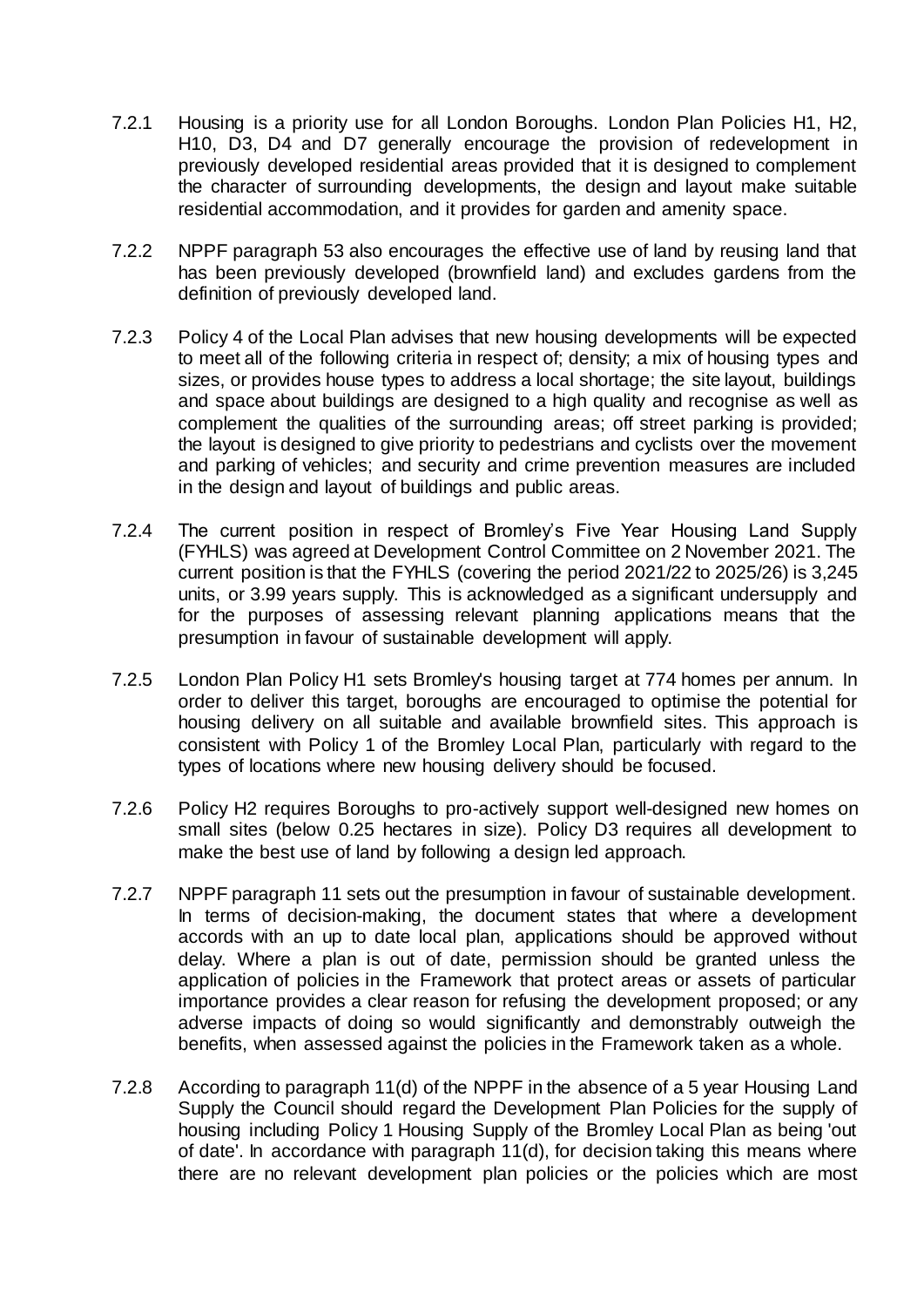important for determining the application are out-of-date, granting permission unless:

- i) the application of policies in this Framework that protect areas or assets of particular importance provides a clear reason for refusing the development proposed; or
- ii) any adverse impacts of doing so would significantly and demonstrably outweigh the benefits, when assessed against the policies in this Framework taken as a whole.
- 7.2.9 The application site lies within a residential urban/suburban area where new development including housing is encouraged to be located, although it is not necessarily an allocated or identified site and therefore comprises a windfall or site not necessarily expected to become available for development. This proposal would provide 1 new dwelling, which would represent a minor contribution to the supply of housing within the Borough. This aspect of the proposal will be considered in the overall planning balance set out in the conclusion of the report having regard to the presumption in favour of sustainable development.

### **7.3 Housing matters - acceptable**

- 7.3.1 Optimising site Capacity through design (density)
- 7.3.1.1 Before the subdivision of Nos. 165-167 White Horse Hill and the formation of the application site Nos. 165-167 White Horse Hill measured approximately 0.099ha, resulting in an estimated 20 u/ha and a plot size, shape and general form of development consistent with the established pattern of built form and urban grain in this location. As mentioned, the application site measures approximately 0.033ha, within a PTAL 2 rated area, and the subdivided plot providing one dwellinghouse would lead to an estimated 30u/ha density and this would not differ significantly from the prevailing numerical density. Although the proposal would reduce the size of the former plots and the proposed plot in particular would have a narrower plot depth this alteration in plot size/shape would not be highly visible, prominent or noticeable from outside the site and within the street scene. The resulting plots at Nos. 165- 167 White Horse Hill would be somewhat smaller leading to an estimated greater dwelling density of approximately 23u/ha and also smaller sizes/shallower plot shapes compared with the prevailing plots in White Horse Hill however again this would not be overly visible or obvious within the street White Horse Hill or Cranmore Road scene. Furthermore, the "design led approach" is less focussed on numerical density and more on physical design based character. In this case the statistical analysis and the visual design of the size and scale of the building would not have a significantly greater numerical density or a significantly different effect on character and appearance of the site within the local area.
- 7.3.2 Standard of residential accommodation
- 7.3.2.1 In March 2015 the Government published The National Technical Housing Standards. This document prescribes internal space within new dwellings and is suitable for application across all tenures. It sets out requirements for the Gross Internal (floor) Area of new dwellings at a defined level of occupancy as well as floor areas and dimensions for key parts of the home, notably bedrooms, storage and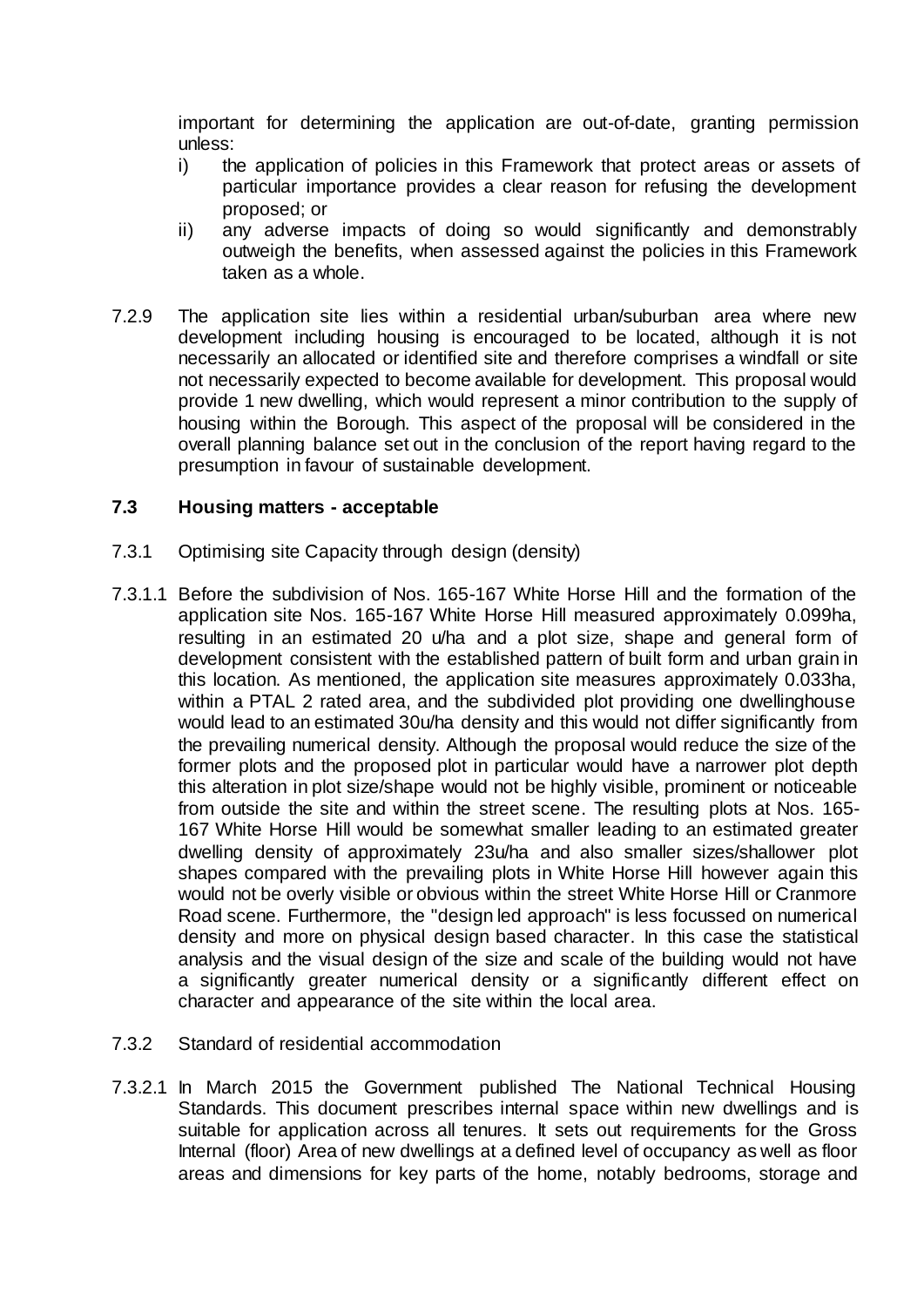floor to ceiling height. The Gross Internal Areas in this standard will not be adequate for wheelchair housing (Category 3 homes in Part M of the Building Regulations) where additional internal area is required to accommodate increased circulation and functionality to meet the needs of wheelchair households.

- 7.3.2.2 Policy 4 of the Bromley Local Plan sets out the requirements for new residential development to ensure a good standard of amenity. The Mayor's Housing SPG sets out guidance in respect of the standard required for all new residential accommodation to supplement London Plan policies. The standards apply to new build, conversion and change of use proposals. Part 2 of the Housing SPG deals with the quality of residential accommodation setting out standards for dwelling size, room layouts and circulation space, storage facilities, floor to ceiling heights, outlook, daylight and sunlight, external amenity space (including refuse and cycle storage facilities) as well as core and access arrangements to reflect the Governments National Technical Housing Standards.
- 7.3.2.3 The London Plan makes clear that ninety percent of new housing should meet Building Regulation requirement M4 (2) 'accessible and adaptable dwellings' and ten per cent of new housing should meet Building Regulation requirement M4 (3) 'wheelchair user dwellings', i.e. is designed to be wheelchair accessible, or easily adaptable for residents who are wheelchair users. The relevant category of Building Control Compliance should be secured by planning conditions.
- 7.3.2.4 The proposal would provide a two storey 3-bedroom 5-person (3b5p) dwelling with a relatively spacious layout, rooms sizes, and appropriately sized laid out private amenity space, and the submitted details respond to accessible/adaptable homes requirements.

### **7.4 Design and landscaping – acceptable**

- 7.4.1 Design is a key consideration in the planning process. Good design is an important aspect of sustainable development, is indivisible from good planning, and should contribute positively to making places better for people.
- 7.4.2 Paragraph 124 of the NPPF states that the creation of high quality buildings and places is fundamental to what the planning and development process should achieve. Good design is a key aspect of sustainable development, creates better places in which to live and work and helps make development acceptable to communities.
- 7.4.3 Paragraph 127 of the NPPF requires Local Planning Authorities to ensure that developments will function well and add to the overall quality of the area, not just for the short term but over the lifetime of the development; are visually attractive as a result of good architecture, layout and appropriate and effective landscaping and are sympathetic to local character and history, including the surrounding built environment and landscape setting, while not preventing or discouraging appropriate innovation or change (such as increased densities). New development shall also establish or maintain a strong sense of place, using the arrangement of streets, spaces, building types and materials to create attractive, welcoming and distinctive places to live, work and visit; optimise the potential of the site to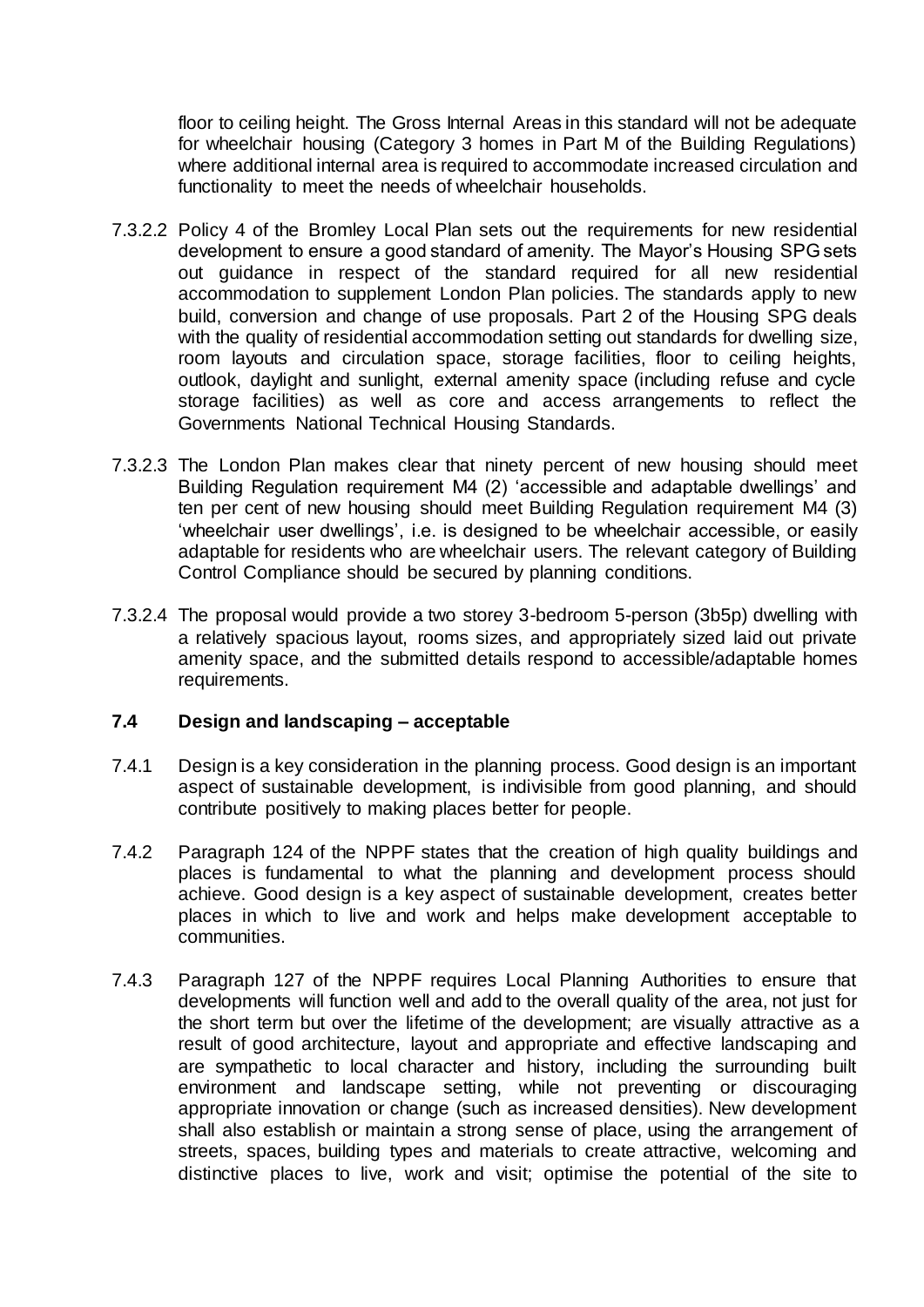accommodate and sustain an appropriate amount and mix of development (including green and other public space) and support local facilities and transport networks; and create places that are safe, inclusive and accessible and which promote health and well-being, with a high standard of amenity for existing and future users and where crime and disorder, and the fear of crime, do not undermine the quality of life or community cohesion and resilience.

- 7.4.4 Policy 73 of the Bromley Local Plan states that proposals for new development will be required to take particular account of existing trees on the site and on adjoining land, which in the interests of visual amenity and/or wildlife habitat, are considered desirable to be retained.
- 7.4.5 Policy 77 of the Bromley Local Plan states that development proposals will seek to safeguard the quality and character of the local landscape and seek the appropriate restoration and enhancement of the local landscape through the use of planning obligations and conditions.
- 7.4.6 London Plan and Bromley Local Plan policies further reinforce the principles of the NPPF setting out a clear rationale for high quality design.
- 7.4.7 Although the application site formerly related to Nos. 165-167 White Horse Hill, the site and the proposed design would front on to and therefore also relate to Cranmore Road.
- 7.4.8 As mentioned, the currently proposed dwelling would be handed and its mass and architectural features would be repositioned towards the south western boundary with No. 1 Cranmore Road and away from 165-167 White Horse Hill where it would provide some additional spacing from White Horse Hill and it would provide sufficient spacing from No. 1 Cranmore Road, in keeping with the existing spatial standards in this part of the highway and local area. As mentioned above, notwithstanding the reduction in the size of the application site plot and Nos. 165- 167 White Horse Hill, the effect would not be unduly prominent within either street scene and would not have a significantly more harmful impact on the wider character and appearance of the area.
- 7.4.9 The design of the dwelling itself and external materials would not appear to conflict with those in the local area, and this could be managed by planning condition in the event that planning permission is granted. The proposal would not directly impact trees or vegetation significantly important to the character of the area and would offer the opportunity for additional planting.

### **7.5 Neighbouring amenity – acceptable**

7.5.1 Policies 6 and 37 of the Bromley Local Plan seek to protect existing residential occupiers from inappropriate development. Issues to consider are the impact of a development proposal upon neighbouring properties by way of overshadowing, loss of light, overbearing impact, overlooking, loss of privacy and general noise and disturbance.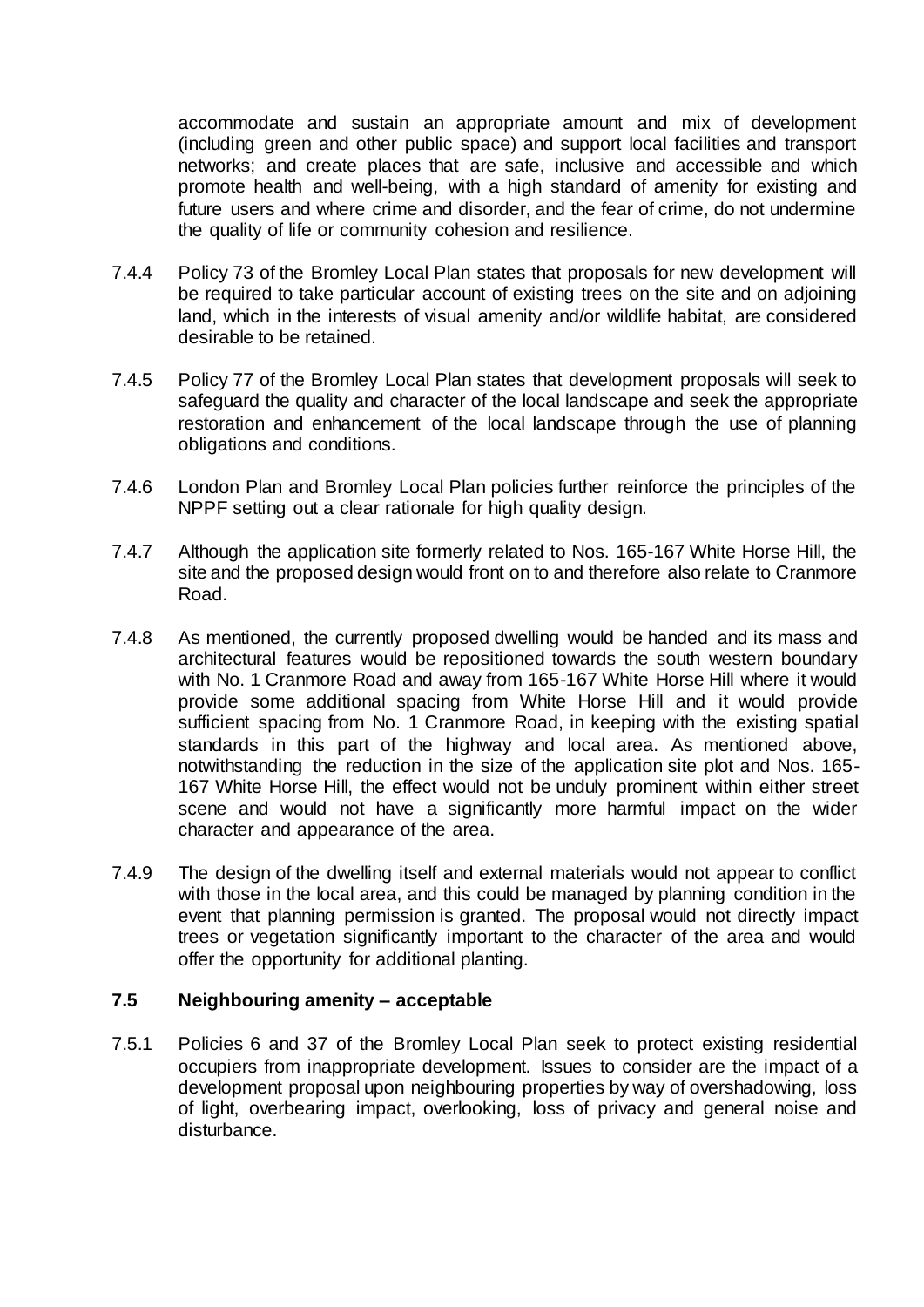- 7.5.2 Policy 4 of the Bromley Local Plan also seeks to protect existing residential occupiers from inappropriate development. Issues to consider are the impact of a development proposal upon neighbouring properties by way of overshadowing, loss of light, overbearing impact, overlooking, loss of privacy and general noise and disturbance.
- 7.5.3 Although the proposed dwelling would be visible from some of the nearest neighbouring properties, including No. 6 Cranmore Road and Nos. 165 and 167 White Horse Hill, it would be sufficiently well separated that it would not have a significantly more harmful impact on outlook or direct sun or daylight, than the existing situation. The main outlook would be to the front and rear (north east and south west respectively) i.e. in the same direction as existing dwellings in Cranmore Road where any additional overlooking would not appear to be significantly more harmful, although the design of any upper floor side flank windows should be avoided or carefully managed in order to avoid harmful sideward overlooking. Furthermore, there was no objection in this regard in the previous planning decisions and the current proposal does not significantly alter this position.

### **7.6. Highways and parking – acceptable**

- 7.6.1 The NPPF recognises that transport policies have an important role to play in facilitating sustainable development but also in contributing to wider sustainability and health objectives. The NPPF clearly states that transport issues should be considered from the earliest stage of both plan making and when formulating development proposals and development should only be prevented or refused on transport grounds where the residual cumulative impacts of development are severe.
- 7.6.2 The NPPF states that all developments that will generate significant amounts of movement should be required to provide a travel plan, and the application should be supported by a transport statement or transport assessment so that the likely impacts of the proposal can be assessed.
- 7.6.3 London Plan and Bromley Local Plan Policies encourage sustainable transport modes whilst recognising the need for appropriate parking provision. Car parking standards within the London Plan and Bromley Local Plan should be used as a basis for assessment.
- 7.6.4 The application site lies in an area with a low PTAL 2 rating (on a scale where 0 has the least and 6b has the best access to public transport services) indicating that the site and the proposed development would be more reliant upon private transport such as the car and bicycle than on public transport. The proposed dwelling would use an existing vehicle access onto the Cranmore Road and would be provided with 1 parking space in accordance with the London Plan. Nos. 165 and 167 White Horse Hill both have parking spaces on their frontages and as such the proposed dwelling would not deprive them of any existing parking spaces on Cranmore Road. there is no objection from the Council's Highway Department on highway grounds, subject to recommended conditions in the event that planning permission is granted. Furthermore, there was no objection in this regard in the previous planning decisions and the current proposal does not significantly alter this position. Cycle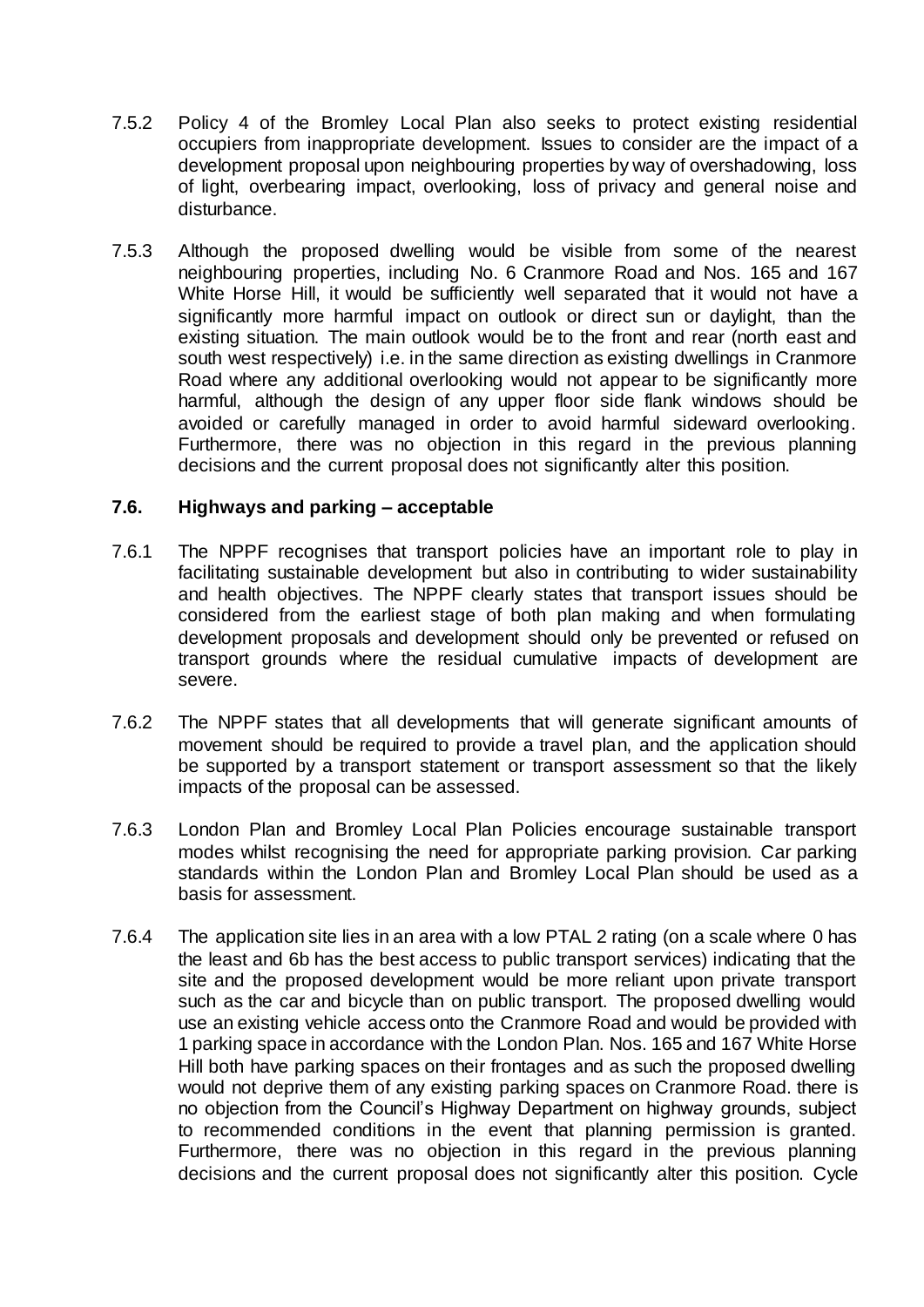parking details could be managed by planning condition in the event that planning permission is granted. Refuse storage details could be managed by planning condition in the event that planning permission is granted.

### **7.7 Sustainability – acceptable**

- 7.7.1 The NPPF requires Local Planning Authorities to adopt proactive strategies to mitigate and adapt to climate change. London Plan and Draft Local Plan Policies advocate the need for sustainable development. All new development should address climate change and reduce carbon emissions.
- 7.7.2 The London Plan encourages the highest standards of sustainable design and construction should be achieved in London to improve the environmental performance of new developments and to adapt to the effects of climate change over their lifetime. Policy SI 2 Minimising greenhouse gas emissions of the London Plan states that development should make the fullest contribution to minimising carbon dioxide emissions in accordance with the hierarchy; Be Lean: use less energy: Be Clean: supply energy efficiently, Be Green: use renewable energy and Be Seen: monitor those renewable energy measures.
- 7.7.3 Local Plan Policy 123 states that all applications for development should demonstrate how the principles of sustainable design and construction have been taken into account.
- 7.7.4 As the proposal is for a new dwelling it would offer the opportunity to include energy efficient and sustainable construction methods improving its environmental performance. Furthermore, as the proposal would comprehensively redevelop the site it would also offer the opportunity to incorporate renewable energy generating technology such as ground source or air source heat pumps and/or solar panels thereby also contributing towards carbon dioxide emissions savings and this would be encouraged.
- 7.8 Other matters
- 7.8.1 There is no objection from the Council's Drainage Engineer subject to a suitable drainage system being provided and this could be managed by planning condition.
- 7.8.2 Given the currently open and vacant use of the site and its potential to contain contaminants the Council's Environmental Health Department recommends the submission of a contaminated land assessment and this could be managed by planning condition along with a Construction Environmental Management Plan and measures for installing suitable gas boilers within an Air Quality Management Area.

### **8. CIL**

8.1 The Mayor of London's CIL is a material consideration. CIL **is** payable on this application and the applicant has completed the relevant form.

### **9. CONCLUSION**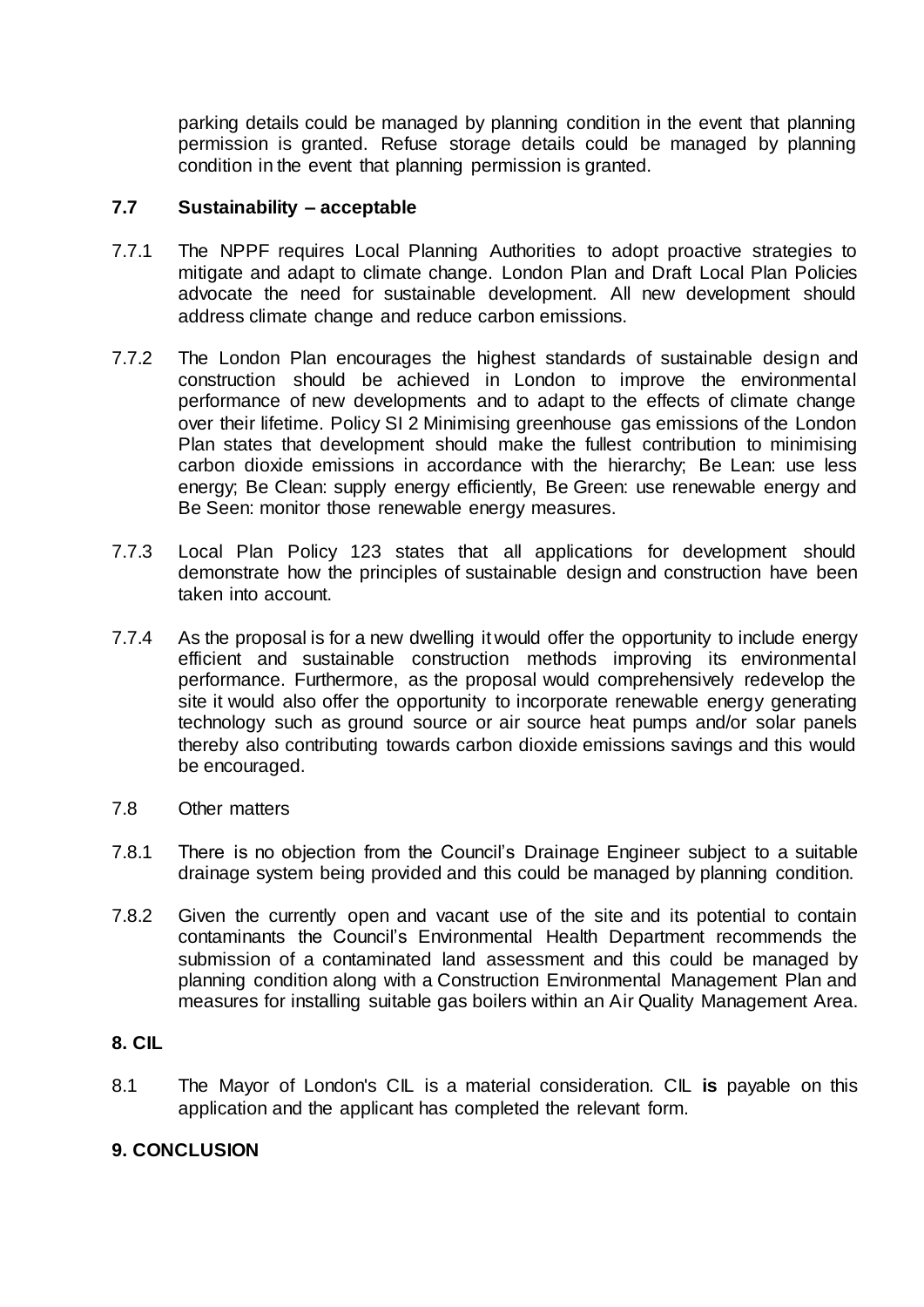- 9.1 Having had regard to the above it is considered that the development in the manner proposed would not impact detrimentally on the character of the area, it would not have a significantly harmful impact on the amenities of neighbouring residents and would not have harmful highway impacts. For these reasons and subject to recommended conditions it is recommended that planning permission is granted.
- 9.2 Background papers referred to during production of this report comprise all correspondence on the files set out in the Planning History section above, excluding exempt information.

#### **RECOMMENDATION: PERMISSION BE GRANTED**

Subject to the recommended conditions:

#### **Standard**

Standard Time Limit Standard Compliance with Plans

#### **Pre-commencement**

**Contaminated Land Assessment** Slab levels to be submitted Scheme for surface water drainage Construction Environmental Management Plan

#### **Above Ground**

Highway surface water drainage Cycle parking details Refuse/recycling storage details Landscaping

#### **Pre-occupation**

Parking in accordance with plans

### **Compliance**

External materials Side Space No new windows (apart from those approved) Obscure glazed/restricted opening windows Permitted Development rights removed A, B, C, D, E Accessible and adaptable dwellings Construction vehicle wash-down Gas Boilers (Air Quality Management)

#### **Informatives**

Party Wall Act Side Space New vehicular accesses Street furniture New driveway materials Control of Pollution/Construction sites